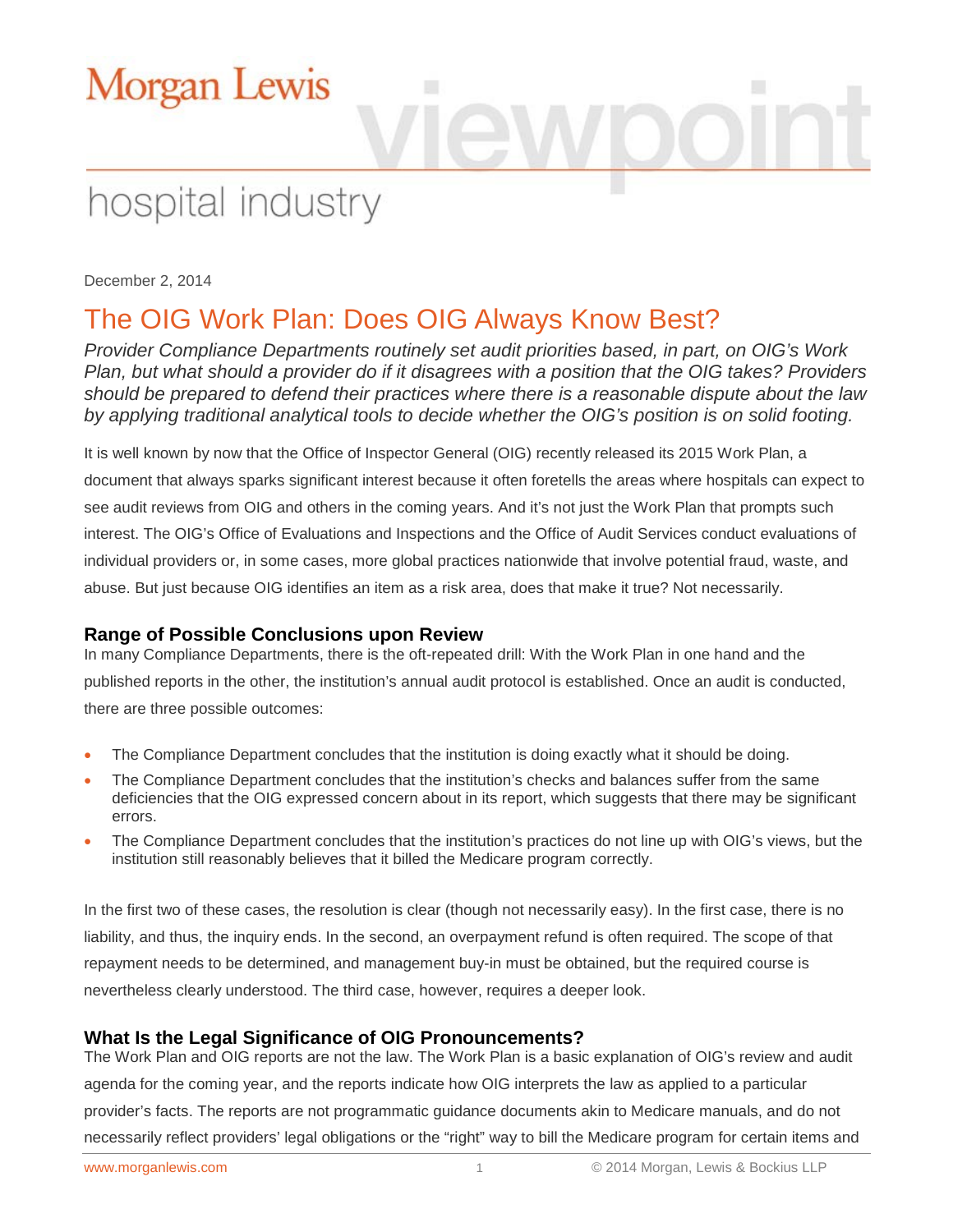services. Indeed, by law, the OIG is prohibited from creating policy. It is important to recognize the distinction; unlike a policy change in a Medicare manual, a provider is not on notice of legal issues that arise out of the Work Plan or audit reports, nor are providers legally required to comport their conduct to these documents.

Not surprisingly, many providers take issue with the OIG's findings in these reports and articulate their positions in their responses. Some recent examples are instructive. For instance, a recent series of reports suggests that there are discrepant views between OIG and the provider community as to what qualifies for payment as an inpatient admission, rather than observation stay. Other reports have shown that industry and the OIG are not always aligned as to when right heart catheterizations can be performed simultaneous with a heart biopsy, and providers have been able to furnish support as to why they believe the OIG's views are in error.

In addition, the Centers for Medicare & Medicaid Services (CMS) does not always adopt the OIG's recommendations in these reports, and only CMS (or its Medicare Administrative Contractors) can issue overpayment demands based on the OIG's recommendations. In other words, the OIG perspective is the first, not the last, word on a particular topic.

#### **How Should OIG Pronouncements Be Evaluated?**

If a provider's billing practices diverge from OIG statements, the provider should be prepared to do a deeper dive. OIG reports commonly (but less so in its Work Plan), provide citations to the legal sources it relies on. Providers should examine each of those sources carefully, decide if there are other sources that were omitted from OIG's analysis, and decide how to weigh each one. This analysis can become complex because of some tried and true administrative law principles that guide how to weigh various legal resources. For instance, it is axiomatic that statutes take precedence over regulations, which take precedence over manual provisions and *Federal Register* preambles. It is also well-established that significant operational obligations must go through notice and comment rulemaking and cannot be implemented through the issuance of subregulatory guidance. Through this analysis, providers may identify nuanced distinctions between governing authorities and OIG's statements. It may thus be determined that OIG has actually exceeded its bounds and is creating policy, rather than simply auditing it.

Throughout this process, the importance of documentation cannot be underscored. Documentation reflects that the organization has truly taken a "kick-the-tires" review of the potential compliance issue. Documenting a provider's analysis can show the government that the provider acted responsibly by taking reasonable steps to determine whether or not an actual problem existed. Thus, even if regulatory authorities later disagree with the provider, it can nevertheless show good faith, which often vitiates a finding of knowing or willful misbilling.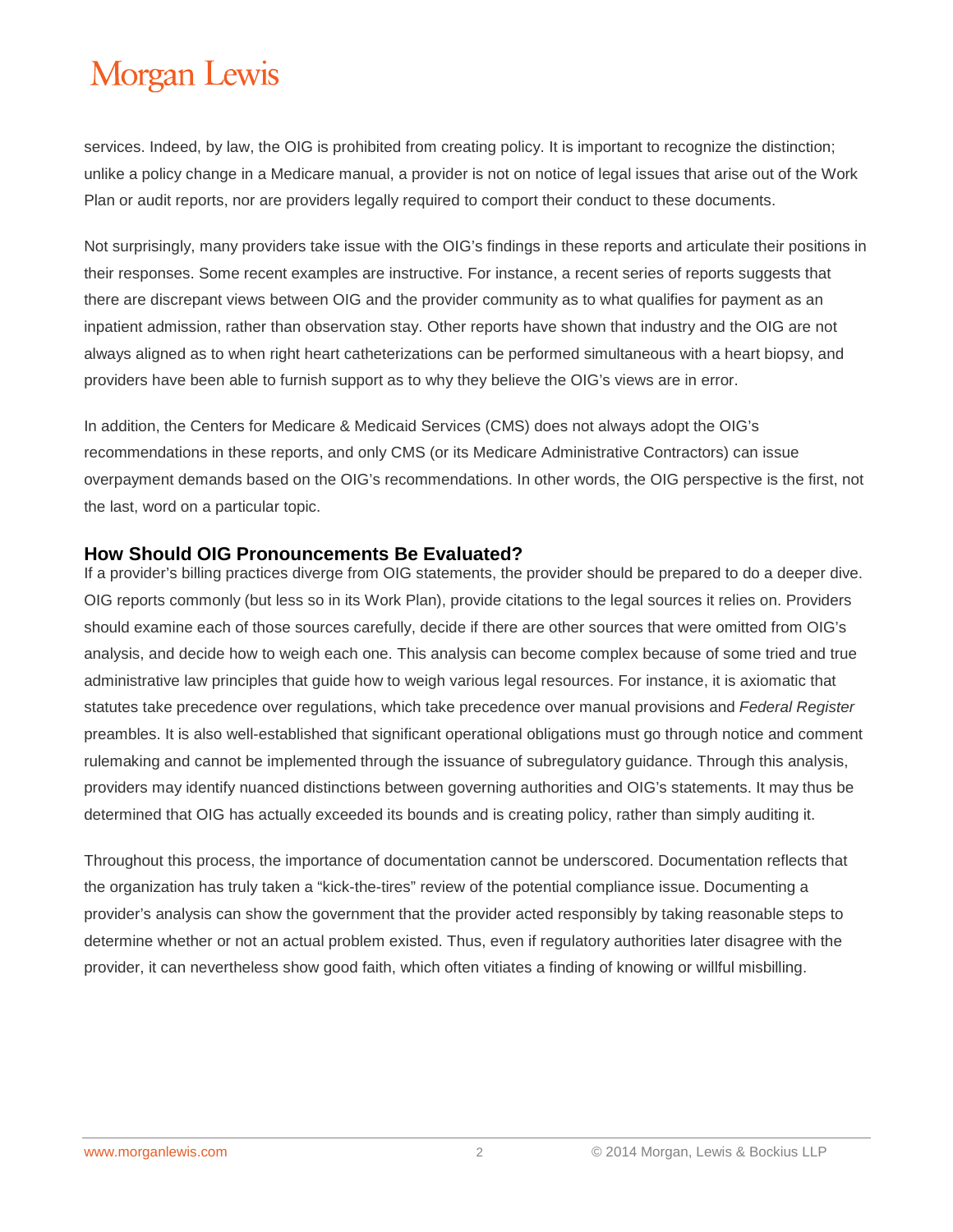### Our Editors



#### **Albert W. Shay**

Editor and Author +1.202.739.5291 [ashay@morganlewis.com](mailto:aruskin@morganlewis.com)

Albert W. Shay is a partner in Morgan Lewis's Healthcare Practice. Mr. Shay's practice includes the representation of hospitals, integrated health systems, academic medical centers (including entities developing accountable care organizations), large single-specialty and multispecialty physician group practices, and other healthcare providers on a wide range of regulatory, compliance, and transactional matters. He advises hospitals, physician groups, and other healthcare providers on the application of the federal fraud and abuse and selfreferral laws to various contractual and joint venture arrangements. He also assists clients in the resolution of complex fraud and abuse investigations, voluntary self-disclosures, overpayment recoupment efforts, and other compliance reviews. He often negotiates resolutions with representatives of the CMS and the U.S. Department of Health and Human Services Office of Inspector General.



#### **Jacob J. Harper**

Editor and Co-Author +1.202.739.5260 [jharper@morganlewis.com](mailto:mjharper@morganlewis.com)

Jacob Harper is an associate in Morgan Lewis's Healthcare Practice. Mr. Harper counsels hospitals, large physician groups, and other healthcare providers on an array of fraud and abuse and reimbursement matters. He regularly advises industry stakeholders on developing effective compliance programs and negotiating complex self-disclosure issues involving CMS and OIG, as well as Medicare and Medicaid coverage, billing, and enrollment concerns. In addition, he assists providers in due diligence processes, in conducting internal investigations of potential compliance breakdowns, and in effectuating and complying with OIG Corporate Integrity Agreements. Mr. Harper also handles Medicare and Medicaid reimbursement appeals for hospitals, physician groups, and other entities, regularly corresponding with Medicare contractors, the Medicare Appeals Council, and the Provider Reimbursement Review Board.



#### **Andrew Ruskin**

**Editor** +1.202.739.5960 aruskin@morganlewis.com

Andrew Ruskin is a partner in Morgan Lewis's Healthcare Practice. Mr. Ruskin's practice focuses on providing counsel on healthcare regulatory matters to hospitals and other healthcare service providers. He regularly advises on Medicare and Medicaid coverage, reimbursement, and compliance issues affecting these entities. These issues include claims and cost report submission and appeals, graduate medical education reimbursement, provider-based status, and joint venture structuring. In connection with these issues, Mr. Ruskin frequently advocates his clients' positions to the CMS. Additionally, Mr. Ruskin has appeared before a number of tribunals established to adjudicate Medicare and Medicaid appeals, such as the Provider Reimbursement Review Board.